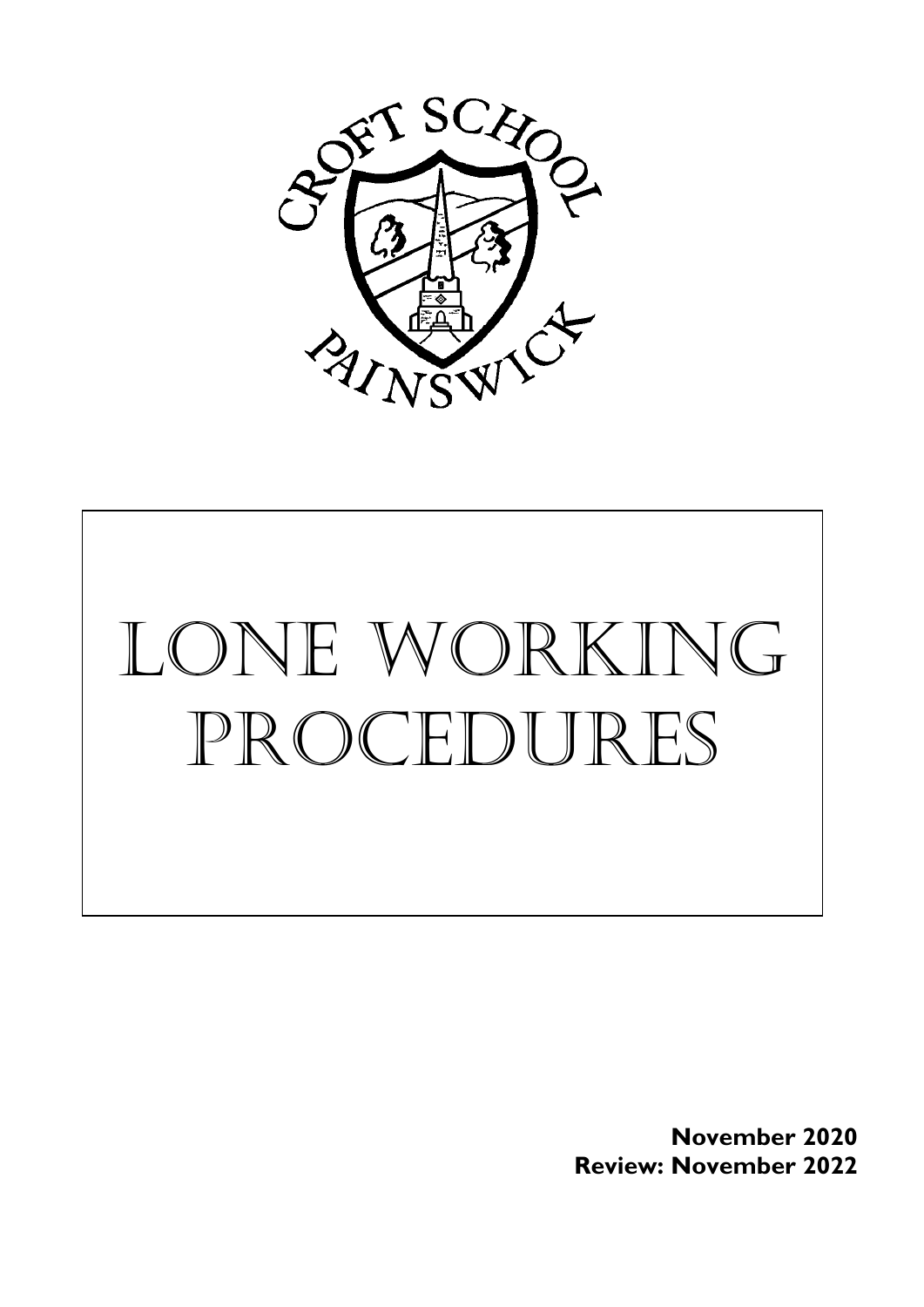The Governing Body is committed to ensuring staff, volunteers and contractors enjoy a safe working environment. It is recognised that there are occasions when teaching, support, or cleaning staff or contractors may be required, or choose, to work alone or in isolated situations. This however may introduce risks for a normally non-hazardous work activity. The governors of The Croft Primary school do not promote lone working of staff.

Lone working is not covered by any specific legislation, but the Health and Safety at Work Act 1974 and the Management of Health and Safety at Work Regulations 1999 apply. This legislation states that "It shall be the duty of every employer to ensure, so far as is reasonably practicable, the health, safety and welfare at work of all of his employees" and "It shall be the duty of every employee while at work to take reasonable care for the health and safety of himself and of other persons who may be affected by his/her acts or omissions at work; and as regards any duty or requirement imposed on his/her employer or any other person by or under any of the relevant statutory provisions, to cooperate with him/her so far as is necessary to enable that duty or requirement to be performed or complied with".

## CATEGORIES OF LONE WORKERS

A lone worker will most probably fall within one of the following categories:

- Those who work in an otherwise unoccupied building
- Those who work in an isolated part of a building/school grounds
- Those responding to an alarm call out after normal school hours

## DEFINITION OF LONE WORKING

Where staff are engaged in work (either outdoors or indoors) where there are no other people who could reasonably be expected to come to their immediate aid in the event of an incident or emergency.

## RISK ASSESSMENT

It is the responsibility of the Headteacher to complete a Lone Working Risk Assessment. The risk assessment will take into account the type of tasks undertaken, the environment, health and safety training received and the medical history of individuals concerned.

Hazards identified will be evaluated for the likelihood of the hazard causing harm. Measures will be introduced if the assessment shows that existing precautions are inadequate to eliminate or adequately control the hazard. The risk assessment will be subject to review to ensure it is relevant and current to the workings of the school.

Contractors will be given the opportunity to complete a Lone Working Risk Assessment and receive the appropriate Health and Safety information.

## **CONTROLS**

Staff should seek the permission of the Headteacher to work alone in the building outside of normal school hours.

The experience and training of all staff and the activities to be undertaken will be taken into consideration before allowing lone working. Lone workers must be considered capable of responding correctly in an emergency situation by the Headteacher. Whenever possible it is recommended that staff work with a partner.